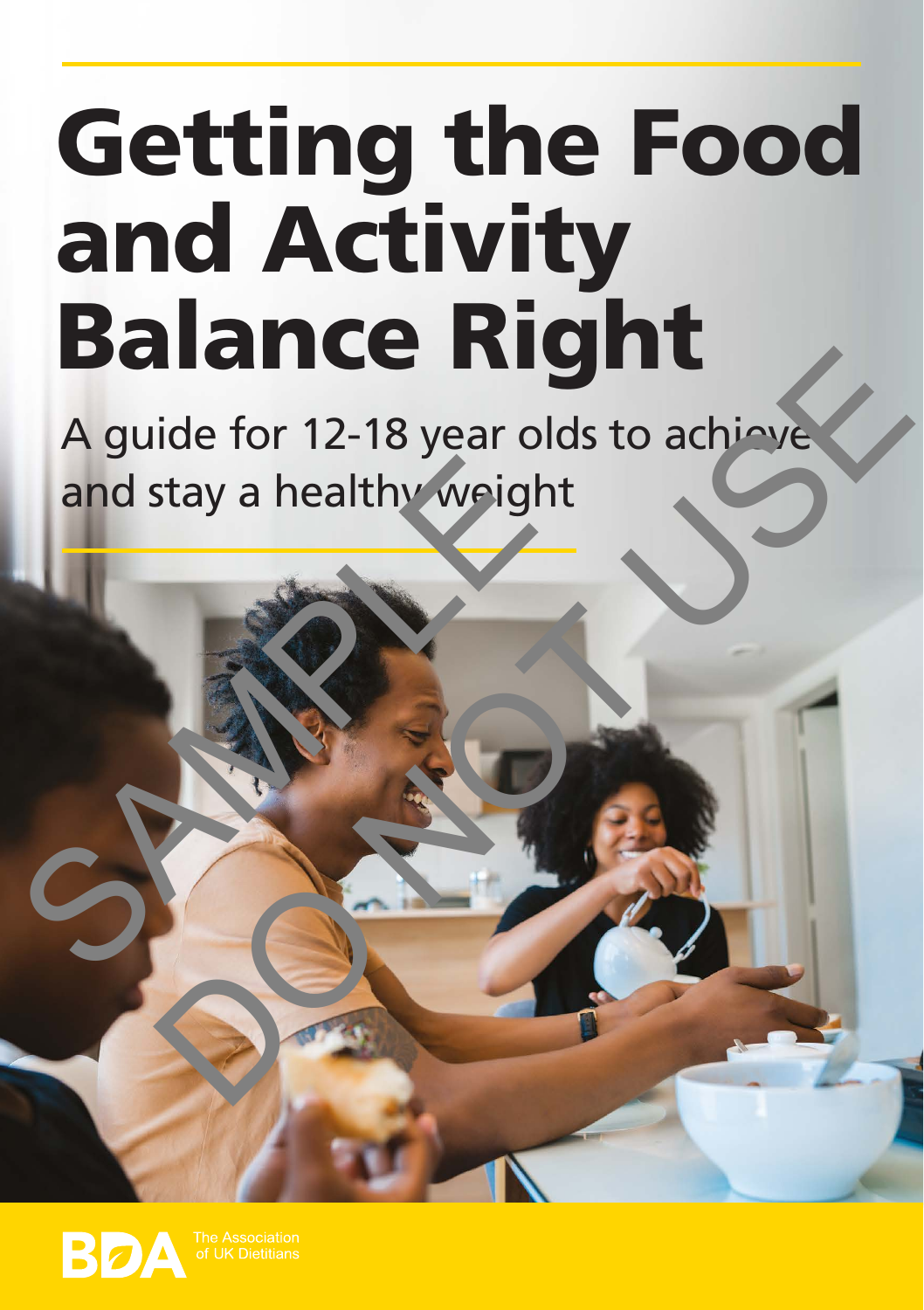## *A* steps to a lifestyle that **promotes good health**

#### **Set yourself a challenge** 1

- Whether you want to get fit or eat less junk food set yourself a specific goal such as running your fastest 5K or limiting takeaway food to just once a month.
- Whatever your goal is, write it down, make a poster for your bedroom wall for instead have it as your screen saver on your phone or laptop. This will act as a visual reminder to help keep you motivated to stick to your goal  $\epsilon$  id raises awareness for your friends and family to be supportive.
- Other examples of goals could be drinking at least 6-8 glasses on vater a day stopping sugary drinks; having 5 portions of eqetables and fruit a day; or joining an after school physical activity club once a week.

### **Be careful with your calories** 2

• Weight gain happens when you eat more calories than your body uses up. Extra caloring every day add up. For example, taking in an extra 500kcal a day by eating a chocolate bar and drinking 500ml cola every day for a week is more than your  $\log$   $\log$  eds and could result in  $\log$   $\log$  gaining  $\frac{1}{2}$  a kilogram in weight. You would have to ycle at least an hour a da, to burn off that same number of calories.  $\overline{V}$  Download a calorie  $\overline{V}$  acket to your smart phone to be mindful about your daily eating and drinking habits,  $\epsilon$  simply write down everything that you eat and drink in a book. Don't fourget to think about the reason you are eating e.g. it's breakfast time, you are feeling bore for you have got into the habit of eating late at night. Think of ways to  $\circ$  arcome unnecessary eating, by distracting yourself for at least 20 minute a visual reminder to help keep you met vated to stick<br>
awareness for your friends and fame, to be supportive<br>
Other examples of goals could be beinking at least 6-8<br>
stopping sugary drinks; having 5 portines of eigetable<br> er you want to get it or eat less junk tood set yourself a specific goal surfaining your fastes is for limiting takeaway forod to just once a month. She were the specific goal is write it down, make a poster for your bedro

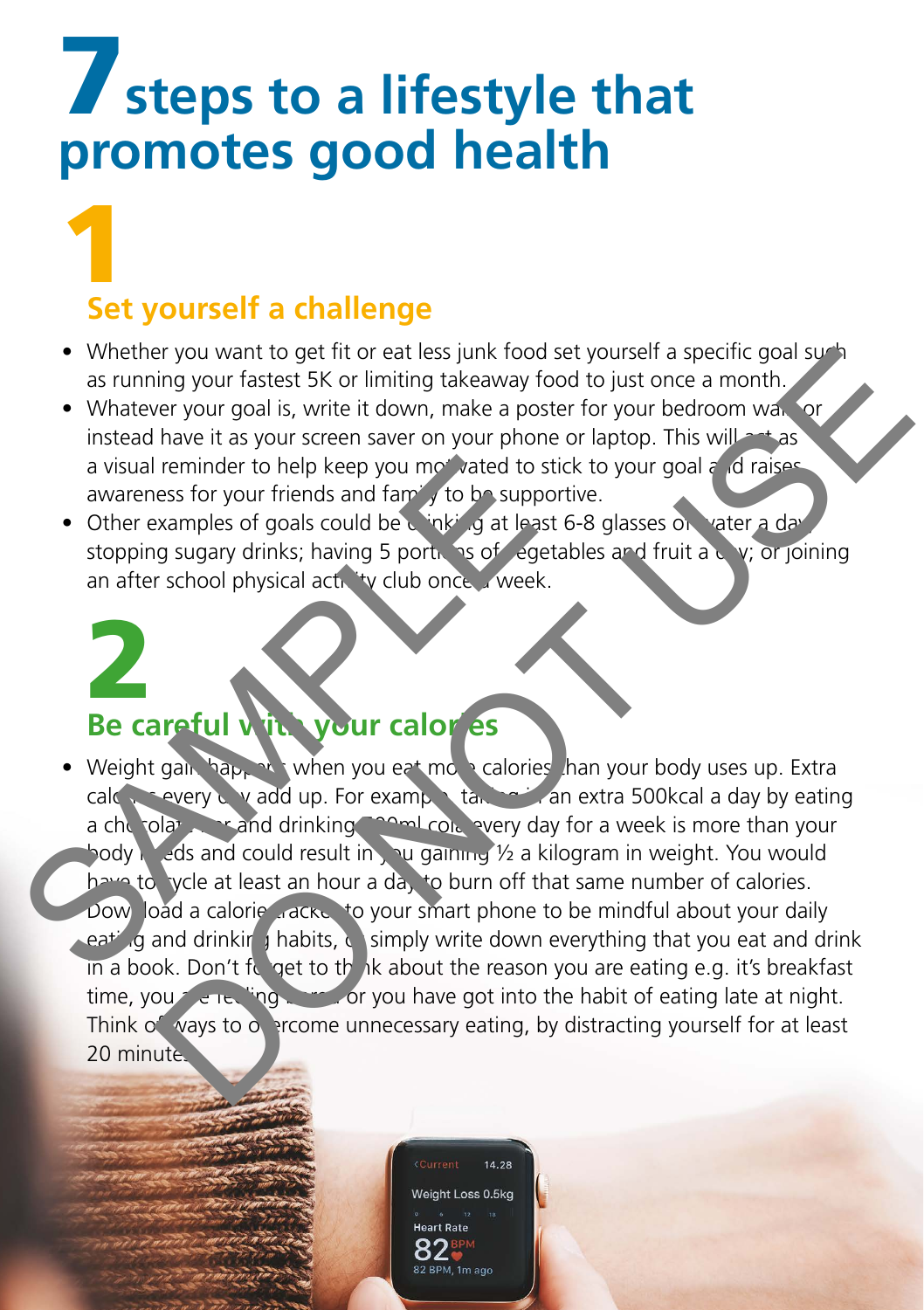### **Read labels and make better choices 3**

- It's easy to ignore nutritional labels but this could help you manage your energy intake as the amount of fat, salt and sugar varies in foods and between brands.
- To help understand nutrition information, look for an easy traffic light system label. This is usually on the front of packaging and shows whether a food or drink is high, medium or low in fat, salt and sugar per 100g or per portion. Go for green which are the healthiest choices!
- If there is no easy way to understand the label, check out the nutritional information table (usually on the back) and use the table below to work of whether a food is a healthier choice or not.

| Per<br><b>100g</b>      | <b>LOW</b><br>a healthier choice                 | <b>MUNITE</b><br>okay ost of the time                                                                                                                                         | <b>HIGH</b><br>oka now and ag n                |
|-------------------------|--------------------------------------------------|-------------------------------------------------------------------------------------------------------------------------------------------------------------------------------|------------------------------------------------|
| <b>Sugars</b>           | 5g or less                                       | 5.15c                                                                                                                                                                         | More the 15g                                   |
| Fat                     | 3g or less                                       | $3.1 - 20g$                                                                                                                                                                   | $\mathbf{h}$ , re the 20g                      |
| <b>Saturated</b><br>Fat | 1.5g or L <sub>s</sub>                           | $.6 - 5g$                                                                                                                                                                     | More than 5g                                   |
| Salt                    | $0.3g$ . $\sqrt{2}$ or le.<br>$(0.1q$ so $"$ iun | $0.31 - 1$<br>$(0.1c \t 0.6q soa. \t \eta)$                                                                                                                                   | More than 1.5g salt<br>(more than 0.6q sodium) |
|                         |                                                  | ways read the small orint. atch out for ms that display nutritional information based<br>on different weight to a tot item as ten (usually done to make it appear healthier). |                                                |
| Fhin                    | before you drink                                 |                                                                                                                                                                               |                                                |

#### **before you drink** 4

- $\epsilon$ alories from soft drinks esily add up e.g. 500ml lemonade everyday can contribute to an extra day's worth of calories over a week (1470kcal). Remember, calories are  $\Box$  measure of energy and are listed as kilojoule (kJ) or kilocalorie (kcal).
- Tooth enamely can be damaged by what you drink (even with fruit juices and diet soft drinks).
- Make water more tasty by adding fresh fruit like strawberries or lemon for flavour.
- Have semi-skimmed or skimmed milks instead of full fat (per 100ml this could save you between 1.5g to 3.4g of fat a day or 15 to 30 calories a day).
- Watch out for hot and cold drinks from your favourite coffee shop. Some have almost the same number of calories as a meal (especially those with extra cream and syrups). Ask for the calorie content, look up the nutritional information online or on your calorie counter on your phone if you're unsure and try skinny varieties or ask for more ice in your cup.